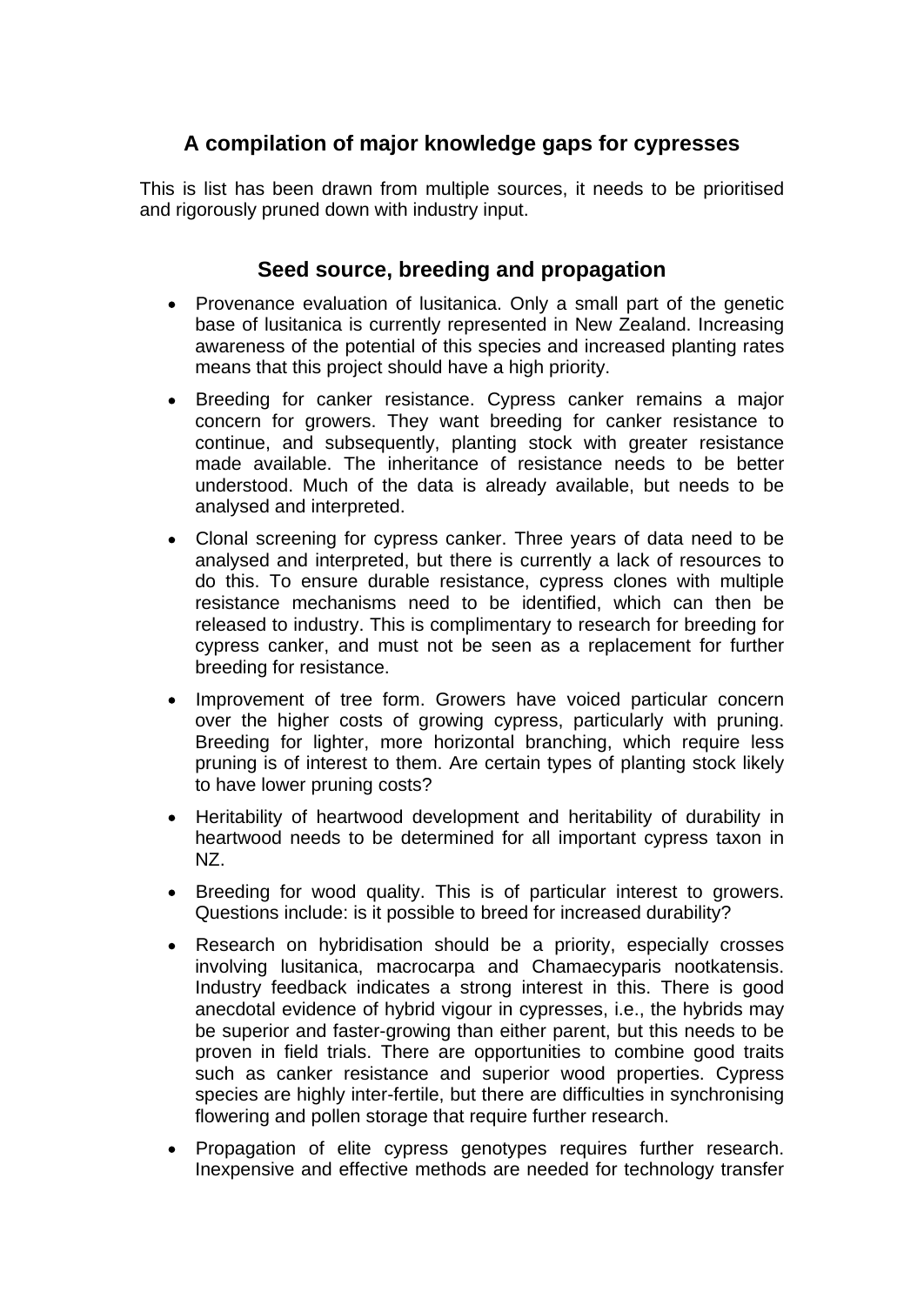to industry partners. Research into control of maturation in propagation systems should be a priority, so as to maximise both propagation success and field performance in vegetatively propagated planting stock. The contract of the contract of the contract of the contract of the contract of the contract of the contract of the contract of the contract of the contract of the contract of the contract of the contract of the con

### **Siting and establishment**

- The ideal range of fertility for cypresses needs to be quantified. There is a lack of a national nutrition data base for cypresses.
- Siting of cypress: industry expansion has been impeded by a lack of  $\bullet$ knowledge and confidence in the siting of cypress. There have been repeated requests by industry for decision-making tools to aid decisions on siting.
- Site indices for cypresses need to be determined.  $\bullet$
- Toppling problems with cypress. The problem with toppling in cypress appears to be more extensive on exposed sites than first thought and is a major concern for lusitanica growers. Very limited research has been done. The extent of the problem needs to be quantified, e.g. is toppling a problem limited to lusitanica, and are seedlings more susceptible to toppling than rooted cuttings? Some trials have been initiated, but there has been limited analysis of data due to lack of resources. Growers need better guidelines for prevention of toppling.
- Cost-effective weed control options are a major priority for some growers who find that releasing costs have a significant impact on discounted cash flow analyses (Kent Chalmers, CFL, pers. comm.).

#### **Health**

- Determine susceptibility to cypress canker in current planting stock.  $\bullet$ Feedback from industry indicates that this should be a priority. Questions include: how susceptible is lusitanica, and hybrids such as Ovensii?
- Interactions between thinning, pruning and canker infection need to be determined. Management practices, to reduce the impact of the disease, should subsequently be updated.
- Continue clonal screening programme for cypress canker. The existing data, from the current screening programme, needs to be analysed. Also, an effective, non-invasive testing technique needs to be developed to screen clones on a more operational scale - for example, spraying spores on to foliage, a standard technique used in other systems. Is it possible to obtain enough spores to enable to do this?
- Data from the clonal screening programme needs to be analysed  $-$  so  $\bullet$ as to quantify and interpret the complexity of the host-pathogen relationships.
- Determine the potential health threat from aphids. This is a major  $\bullet$ health problem in cypress stands overseas. Could it become a problem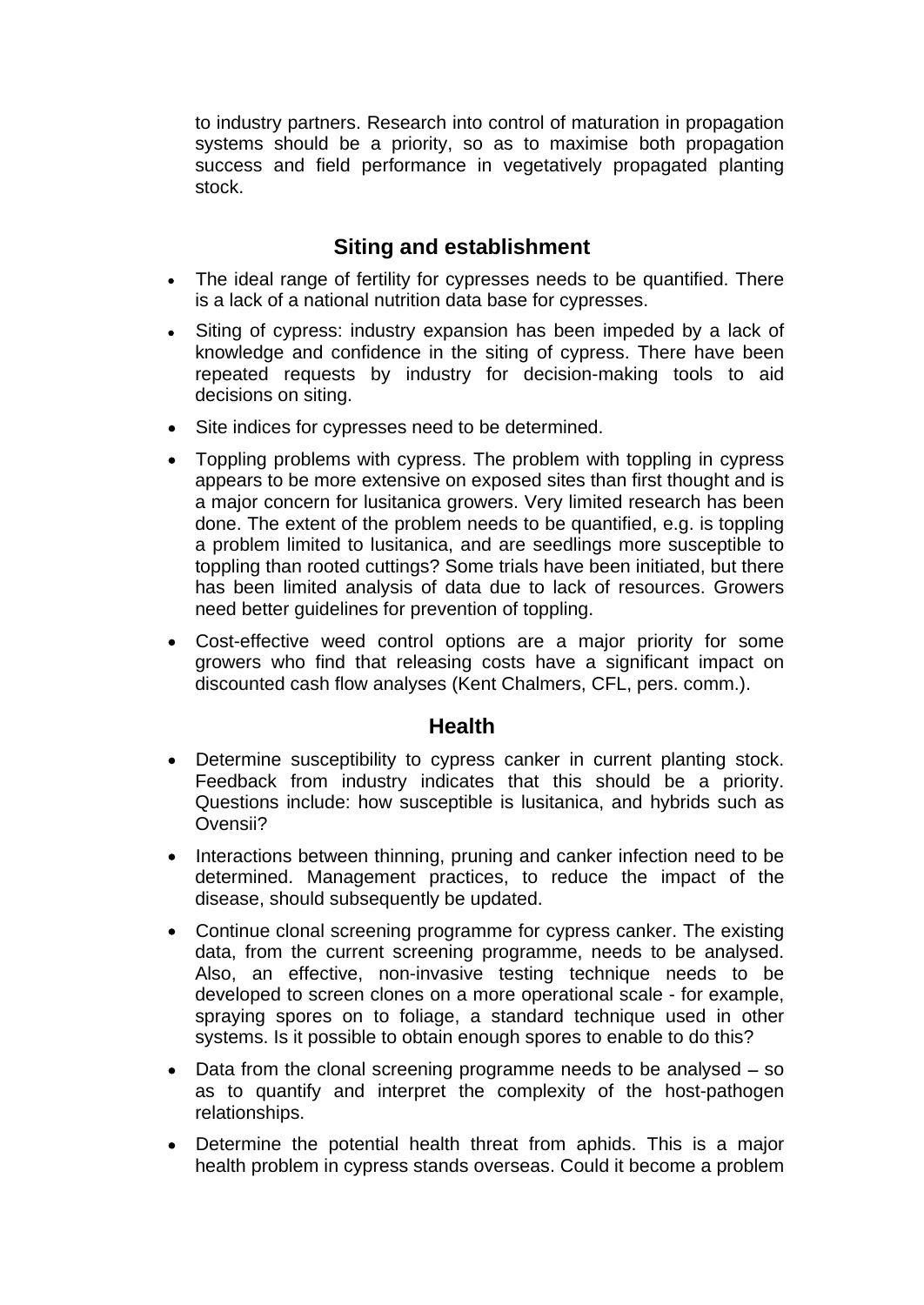here - if so, what mitigation options are available?

 $\bullet$  Heartwood attack by borers – what is the extent of the problem? What mitigation options are available?

#### **Forest management**

- Pruning and thinning and production thinning options need more  $\bullet$ research  $-$  for maximising growth, volume and wood quality. Industry feedback indicates concern over managing stands so as to secure good second logs.
- Crown management, including crown and branch modelling, is of particular interest to industry. How can stands be managed to keep branches live and of acceptable size? A major concern is the high cost of pruning  $-$  can this be reduced  $-$  or satisfactory prices for products modelled/attained to justify the high cost?
- Cypress regimes/modelling tools. Industry wants a Douglas-fir or radiata-pine calculator approach to evaluation and forest management. They want stand-based models to aid management decisions, with modelling extending out 20 to 30 years, estimating wood flows and predicting volumes by log grade, and associated costs. The existing prototype growth model needs improvement
- Continuous cover systems in cypresses need to be researched, for maximising carbon credits.
- Carbon sequestration in cypress needs to be quantified. The PSP data base can be used to evaluate national cypress productivity - biomass by age series for different cypress taxon.

## **Utilisation**

- Young log utilisation  $-$  wood quality in young cypress logs and the economic viability of short rotation cypress forestry needs to be researched. To date there has only been preliminary research on this.
- There is no national log grading system for cypresses, which is a concern for industry. Is there a big enough cypress resource to get adequate data for this?
- NZ building regulation requirements need to be better understood, for better utilisation and marketing of cypress.
- Cypress kiln-drying regime  $-$  is a review needed?

## **Wood Quality/Timber properties**

- Wood quality of lusitanica and cypress hybrids, particularly Ovensii. Analysis of silviscan data.
- Quantify durability in all cypress taxon. How durable is the heartwood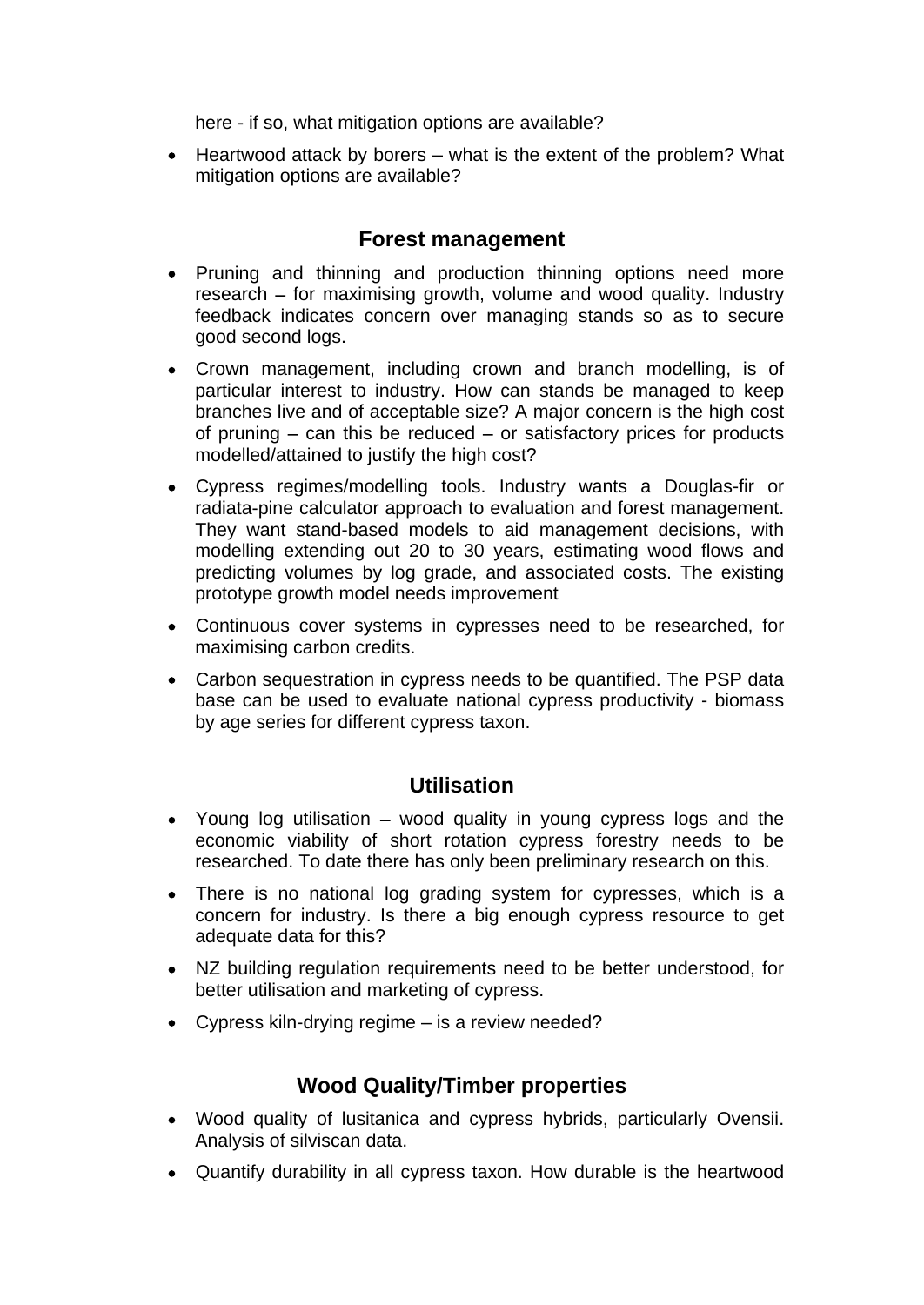of lusitanica and the cypress hybrids compared with macrocarpa heartwood? There is currently no information on the durability of hybrids such as Leyland and Ovensii.

Examine heartwood development and age/durability relationships  $\bullet$ 

## **Economics and Policy**

- $\bullet$ Economic package - internal rates of return are difficult to calculate because there is not enough information on the economics of growing cypress species, including a lack of information on recoverable yields. This has hindered investment. An economic analysis has recently been completed, but more data collection is needed with full details of revenue and costs from harvested, well-tended cypress stands. This would allow for a more complete analysis to validate the preliminary estimates. **Example 2008 Example 2008 Contract 2008 Contract 2008 Contract 2008 Contract 2008 Contract 2008**
- Forest management options and subsequent economic returns need to be quantified. Discounted cash flow analyses for cypress need to be examined with the aim of decreasing costs and improving cash flow relative to radiata-pine forestry. Development of an economic evaluation tool?
- The economic viability of both production thinning and short rotation cypress forestry need to be researched. Limited preliminary research and first-hand grower experience have given promising results.
- Government policy on carbon sequestration  $-$  how will this impact the cypress industry? How efficient are the cypress species at fixing carbon compared with other species such as radiata pine, Douglas-fir, the eucalypts, and the redwoods? Will cypresses become a more profitable option?

## **Marketing**

- Current markets need to be better described and quantified for cypress logs and timber products (housing, interior joinery, interior and outdoor furniture, landscape supplies, etc). Statistics for planting, harvesting, production, trade, consumption, and price trends need to be analysed.
- Drivers of change need to be identified in markets for cypress products,  $\bullet$ e.g. increased interest in naturally durable timbers as opposed to chemically-treated timber products, and increased preference for sustainably-grown timber products - are these sustainable market opportunities?
- Threats, risks, opportunities, and competitors need to be identified in cypress product markets (local and export). How much of the imported western red cedar market can be substituted for locally-grown cypress? What is the potential market share for NZ-grown cypress in the Pacific  $Rim - as a$  substitute for a group of timbers that include yellow cedar, Port Orford cedar, incense cedar, sitka spruce, western red cedar and